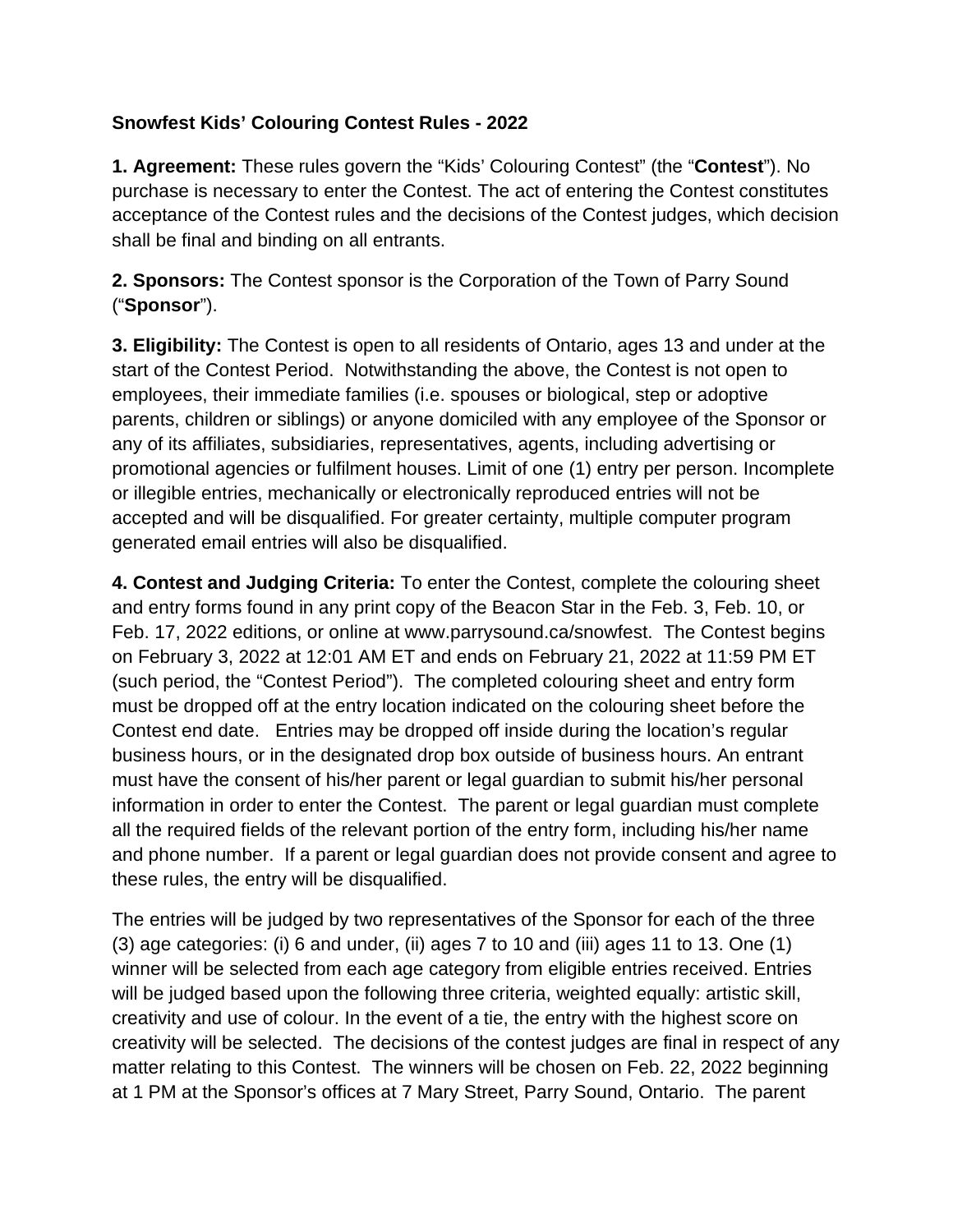and/or legal guardian of the potential winners will be contacted by telephone by a representative of the Sponsor and must reply within 48 hours to maintain eligibility. If a potential winner's parent and/or legal guardian cannot be contacted within this time period or fails to respond to any attempted contact, such potential winner will be disqualified, his/her entry will be declared null and void and the Sponsor reserves the right, in its sole and absolute discretion, to select another eligible entry based on the judging criteria, in which event these provisions shall apply to such other eligible entry.

By entering this Contest you acknowledge that all entries become the property of the Contest Sponsor and will not be returned or acknowledged. To be eligible, an entry must be the entrant's original colouring, may not have been entered in any other contest, won any other prize or have been previously published in any other medium. Sponsor reserves the right to reject and disqualify any submissions that could be offensive or inappropriate or that do not meet the terms and conditions of these rules.

**5. Prize:** Three (3) prizes in total are available to be won (one prize for each age category), each prize consisting of: two (2) passes to the Bobby Orr Hall of Fame, ten (10) passes to public skating at the Bobby Orr Community Centre, and a \$25 Downtown Dollars gift certificate (approximate total retail value \$65 CDN). Unauthorized use, reproduction or resale is prohibited. Safeguard your gift certificate. Gift certificates will not be replaced or replenished if lost, stolen, used incorrectly or without authorization. Gift certificates may not be exchanged for cash. Any purchase for an amount greater than the available balance of your card must be paid with an alternative method of payment. Unless otherwise specified, gift certificates cannot be combined with any other discounts, specials or offers. Sponsor or the gift certificate issuer reserves the right to limit, revoke or refuse the use of a gift certificate at any time at its sole discretion. Except where prohibited by law, gift certificates may expire, and other terms and conditions may apply – see the gift certificate issuer for details.

**6. Prize Claim:** Each potential winner and his or her parent and/or legal guardian must come to 52 Seguin Street, Parry Sound, to claim their prize. If a potential winner does not claim the prize within five (5) days of notification, the next eligible entry selected by the judging criteria set out in these rules will be contacted, and the first potential winner will have no further claim to the prize. Sponsor will not mail or courier the prize and is not responsible for unclaimed prizes. Sponsor shall not be responsible for lost, damaged, stolen or unclaimed prizes. If a potential winner is unable or unwilling to accept or otherwise redeem a prize on the terms it is awarded, the prize shall be forfeited, and no cash or substitutes will be provided in whole or in part.

**7. Release, Licence to Use Copyright and Waiver of Moral Rights:** By entering the Contest, each entrant and/or his/her parent or legal guardian irrevocably: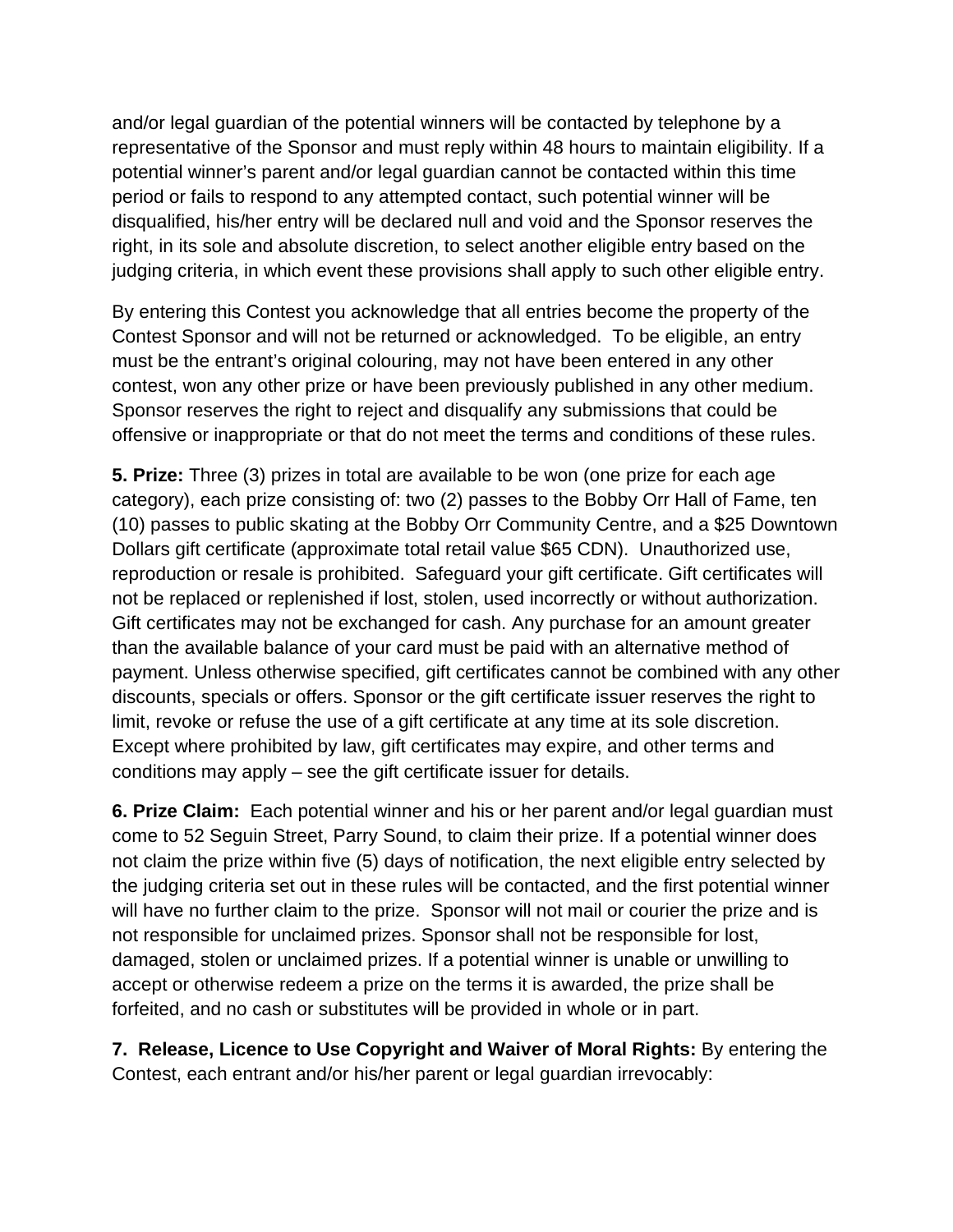(a) authorizes the Sponsor to use the submission, including without limitation the entrant's name, city and province/territory of residence, photograph, image, picture, portrait, likeness, and statements (together, "Material") in connection with its business, including without limitation for this Contest or for general advertising and promotional purposes, in any and all forms of media now owned or hereafter invented, without further notice, review, approval, consent or compensation;

(b) grants Sponsor a perpetual, irrevocable, worldwide, royalty-free non-exclusive license to publish, use, reproduce, copy, display, distribute, edit or modify any entrant's Material in connection with this Contest, other marketing and advertising purposes, or for any other reason or purpose, and each entrant waives any and all moral rights he/she may have in any Material submitted. Each entrant and/or parent or guardian of an entrant agrees to complete and sign all documents necessary to confirm the rights granted under these official rules; and

(c) consents to the use of the Material in advertisements for the Sponsor, and to the posting of his or her Material in print and online in Sponsor's and the Sponsor's affiliates' and related companies' publications, websites and in social media without any further notice, review, approval, consent or compensation. In addition, each entrant and his/her parent or legal guardian acknowledges and agrees that publishing Material in print and posting Material online brings that Material within public view, and the Sponsor will not be held liable for any copying, reproducing, re-posting, or unlawful use of any published or posted Material, or any other injury, damage or loss to any entrant or any other person that may result.

As a condition of being declared a winner and prior to being awarded the prize, the potential winner and/or the parent or legal guardian of the potential winner will be required to show valid photo ID and to sign a declaration of eligibility and release form (i) releasing the Sponsor from any and all liability in connection with the Contest and/or the prize; (ii) confirming compliance with these Contest rules; (iii) consenting to the use of the entrant's first name and last initial and Material, in any and all forms of media, without further compensation, in any publicity carried out by the Sponsor and/or its advertising and promotional agencies; and (iv) assigning any intellectual property rights, including copyright, in the Material to the Sponsor and waiving the entrant's moral rights in the Material. The potential winner and/or parent or legal guardian of the potential winner may also be required to sign confirmation and release forms from any prize supplier, their related parties and/or third-party contractors.

**8. Indemnity:** By allowing your child to participate in this Contest, you agree to defend, indemnify and hold harmless the Sponsor, and its parent, subsidiaries, affiliates and/or